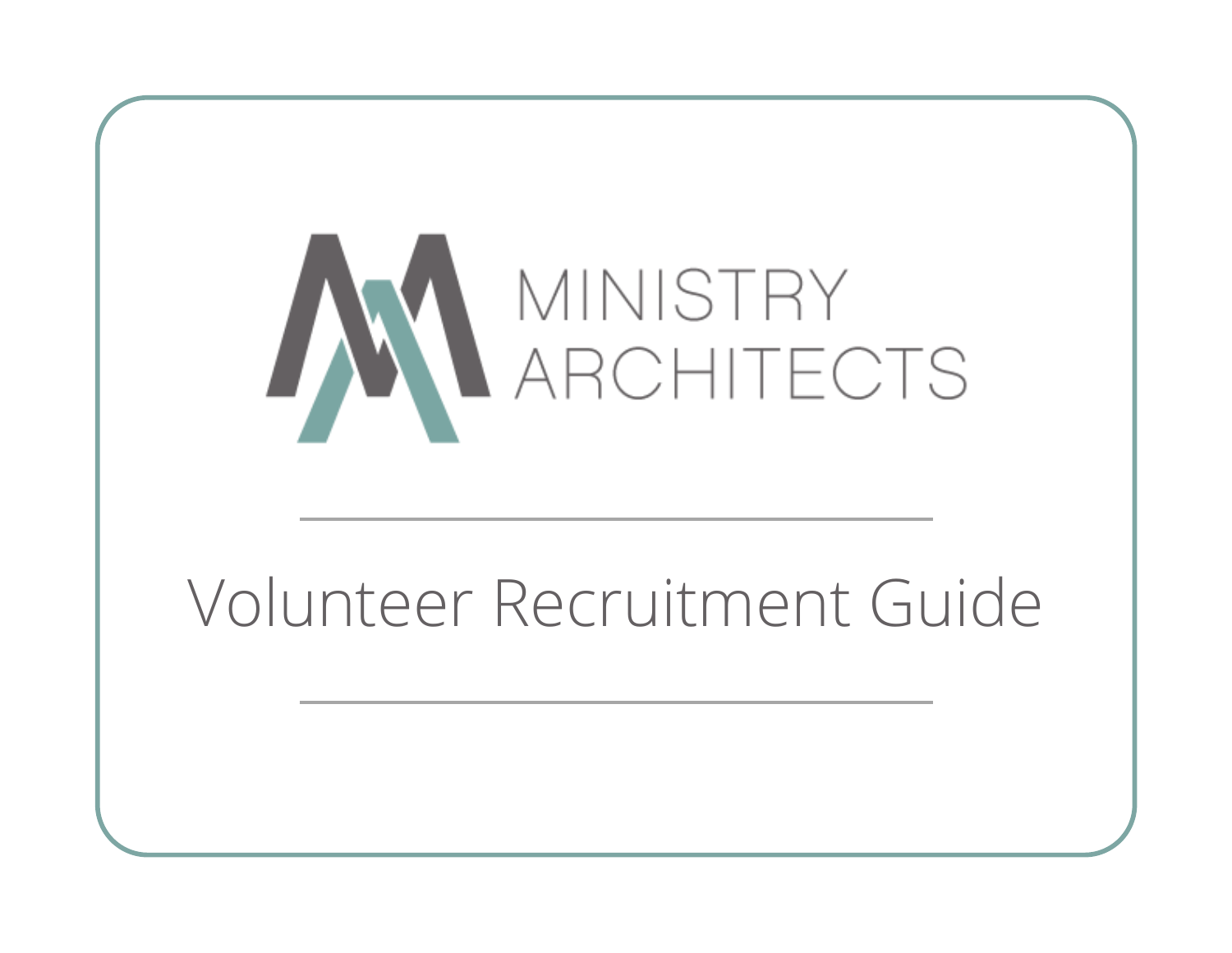

Disciples making disciples. It's the call of every follower of Christ. From the start of Jesus' ministry, it's been a team effort to share the good news. Being the church means being a team. And the more who share their gifts and skills in serving others - the brighter our light shines. But what happens when the dreams of a leader are bigger than the capacity of a people? How do we engage others in Kingdom opportunities when it just doesn't seem to be the opportune time? That's where this guide comes in.

HOW TO USE: This tool is designed for you to assess the current state of your ministry teams, identify future needs, then make a plan to strategically engage more volunteers. Ministry Architects typically recommends that recruitment season open in February of each year, with the *next* school year calendar ready to share. Inviting individuals to invest in your ministry when there is time for conversation and consideration increases the reliability of their commitment. Plus, an earlier start to planning allows more space for innovation and new ideas to be more fully vetted before attempting.

# The 3 Pieces of the Volunteer Recruitment Puzzle

#### **Step One: Assess Current Roles**

Create and review a comprehensive list of all your current opportunities.

#### **Step Two: Identify New Roles**

Write down what new roles will be needed for the next ministry year.

#### **Step Three: Update Descriptions**

Ensure each role has a written job description of what is expected of the volunteer. *Time commitment, responsibilities, and reporting structure are musts for each.*

# **THE PEOPLE**

### **Step One: Ask Current Volunteers**

Meet with your current teams and learn who wants to keep serving and in what role in the new year.

### **Step Two: Brainstorm Potential**

Gather a list of names from trusted stakeholders for potential new volunteers. *Don't let anyone else say someone's "yes" or "no" for them.*

#### **Step Three: Assign the W-E-B**

Collect a starting idea of which roles might be a fit for each new name. *W = with people, B = behind-the-scenes, E = either*

## **THE ROLES THE MATCHES**

#### **Step One: Fill the Knowns**

On your comprehensive list, match the names you already know with the roles they'll hold next year.

### **Step Two: Start Connecting**

Whether by email, phone call, or inperson chat, start connecting with the list of potential volunteers. Have a role or two in mind so they know your ask is specific for them.

#### **Step Three: Follow-Up**

Until they say "no" they're still a maybe. Be the one who makes the next move - don't leave it on them.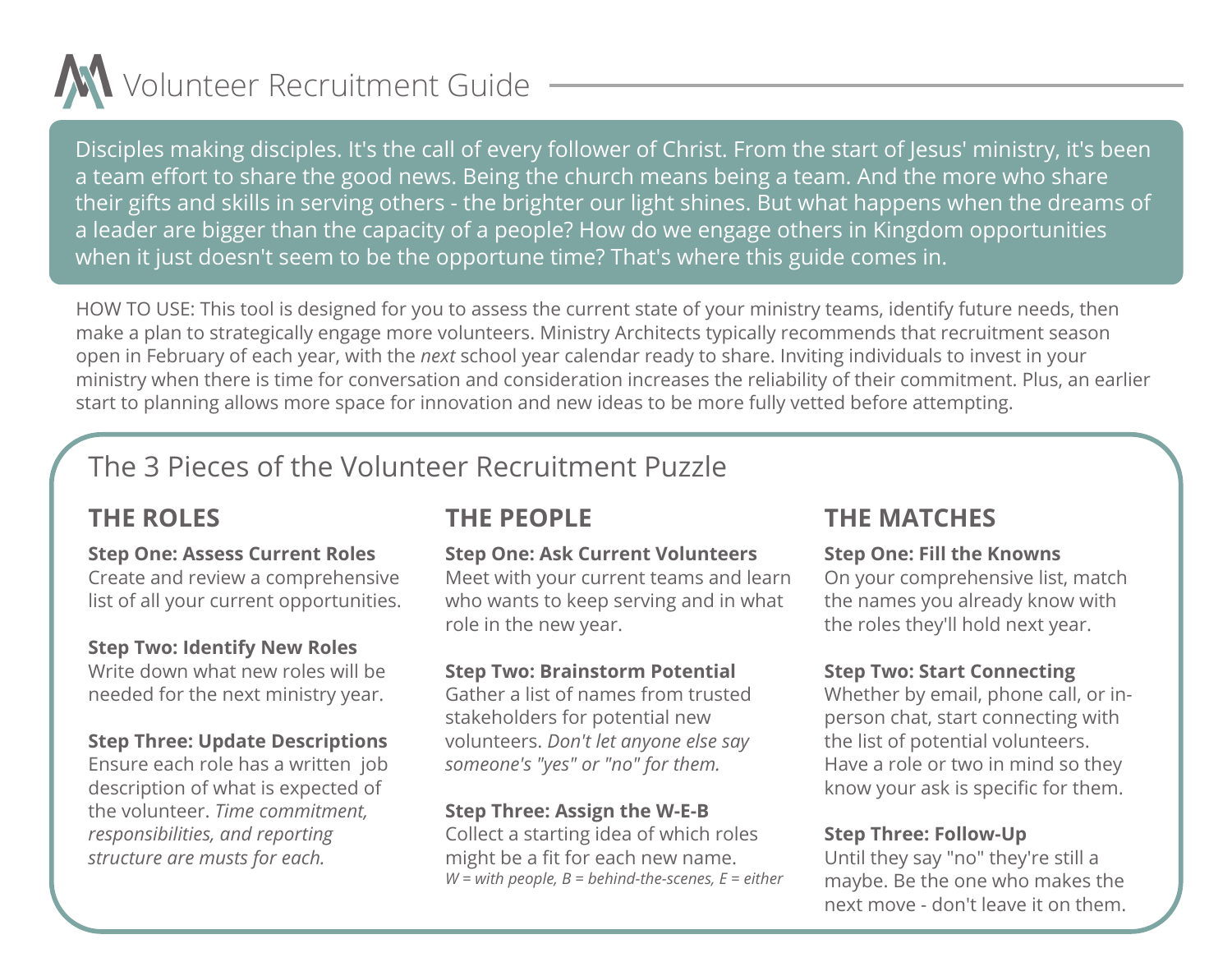

| <b>Step One:</b> Assess Current Roles | <b>Step Two: Identify New Roles</b> | Step Three: Update Job Descriptions |
|---------------------------------------|-------------------------------------|-------------------------------------|
|---------------------------------------|-------------------------------------|-------------------------------------|

| <b>ROLE</b> | <b>Job Description</b><br>up-to-date | <b>Current Volunteer</b> | <b>Next Year's Volunteer</b> |
|-------------|--------------------------------------|--------------------------|------------------------------|
|             |                                      |                          |                              |
|             |                                      |                          |                              |
|             |                                      |                          |                              |
|             |                                      |                          |                              |
|             |                                      |                          |                              |
|             |                                      |                          |                              |
|             |                                      |                          |                              |
|             |                                      |                          |                              |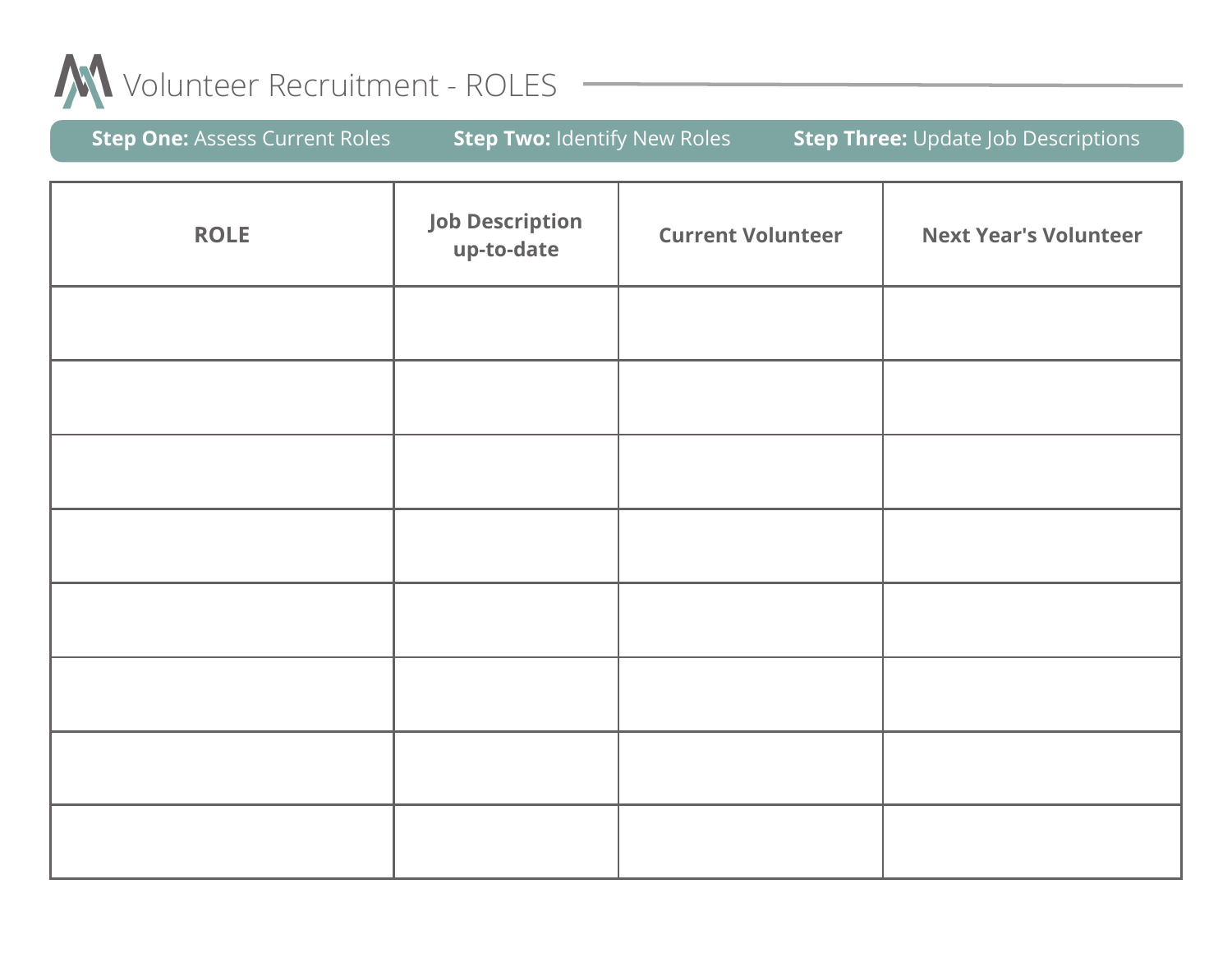

| <b>Step One: Ask Current Volunteers</b> |                     | <b>Step Two: Brainstorm New Names</b>                             | Step Three: Assign W-E-B                             |
|-----------------------------------------|---------------------|-------------------------------------------------------------------|------------------------------------------------------|
| <b>New Name</b>                         | <b>Phone Number</b> | $W = with people$<br>$E =$ either<br><b>B</b> = behind-the-scenes | <b>Response</b><br>(yes, no, maybe,<br>ask me later) |
|                                         |                     |                                                                   |                                                      |
|                                         |                     |                                                                   |                                                      |
|                                         |                     |                                                                   |                                                      |
|                                         |                     |                                                                   |                                                      |
|                                         |                     |                                                                   |                                                      |
|                                         |                     |                                                                   |                                                      |
|                                         |                     |                                                                   |                                                      |
|                                         |                     |                                                                   |                                                      |